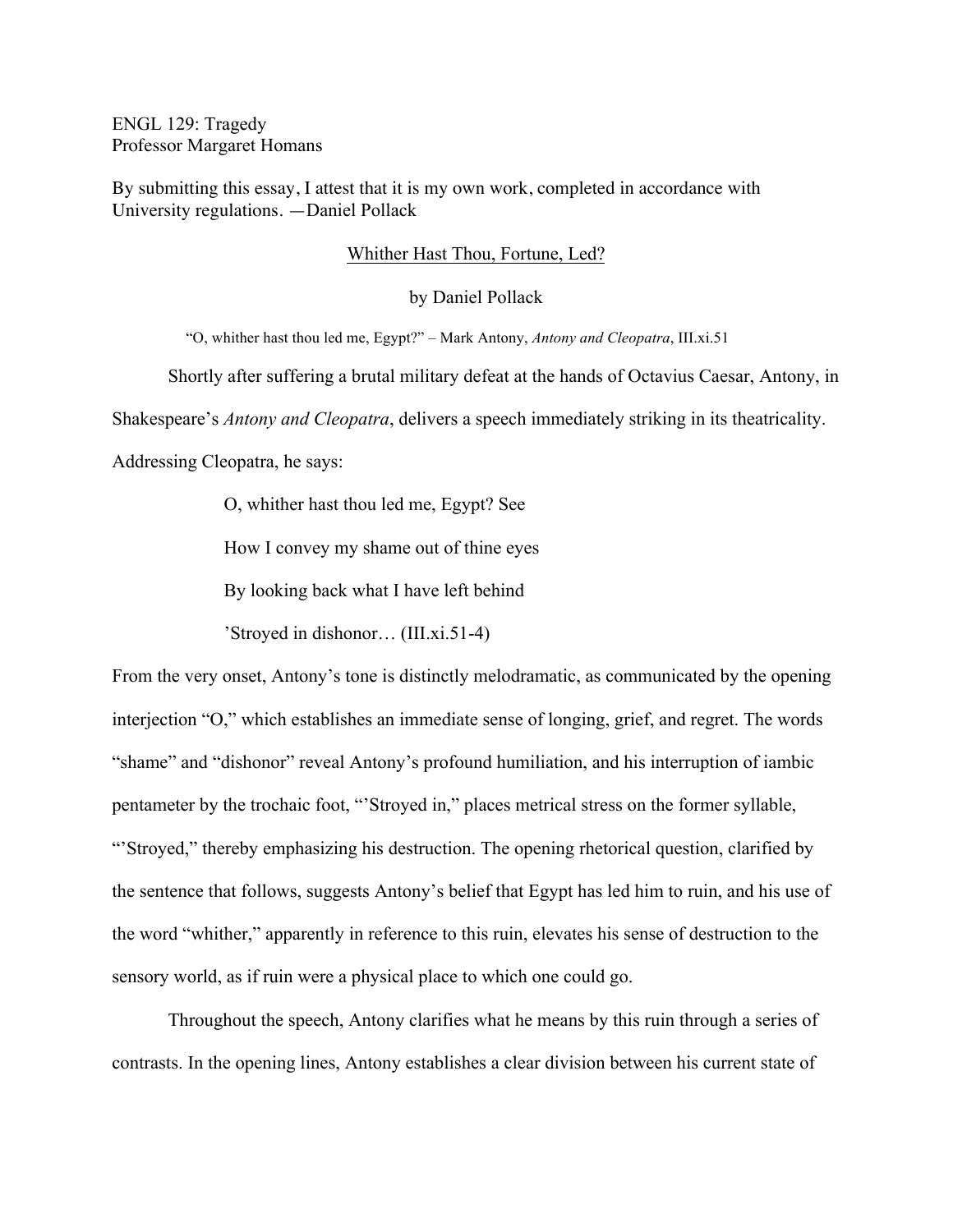"shame" and some former state of honor that he has "left behind" (III.xi.52-4). He later elaborates on this contrast:

## Now I must

To the young man send humble treaties, dodge And palter in the shifts of lowness, who With half the bulk o' th' world played as I pleased, Making and marring fortunes... (III.xi.61-65)

The juxtaposition of his current "dishonor" (III.xi.54) against his former glory here establishes a stark contrast, which magnifies the gravity of his fall. As before, Antony's diction reflects intense humiliation, with the words "humble" and "lowness" expressing feelings of inferiority and bitter resentment of his present condition. In contrast, the expression "half the bulk o' th' world" evokes Antony's former power as a triumvir, who shared political authority, chiefly with Caesar, over much of the known world. Indeed, Antony's use of the expression echoes Cleopatra's earlier metaphor for Antony as the "demi-Atlas of this Earth" (I.v.23). The playfulness of the alliterations "played as I pleased" and "making and marring fortunes" intimate a sense of casual ease with which Antony once ruled half the world, thereby elevating his former grandeur and intensifying the contrast with his current state. Moreover, the interruption of iambic pentameter by the trochees, "played as," and "making," calls special attention to the alliteration, as the beginning of the words "played," "pleased," "making," and "marring," consequently all receive metrical stress.

Antony's condescending epithet of Caesar as "the young man" (III.xi.62) reflects the difference in age between the two men, thus establishing yet another contrast that amplifies Antony's sense of ruin. Similar disparaging references to Caesar's immaturity appear elsewhere

2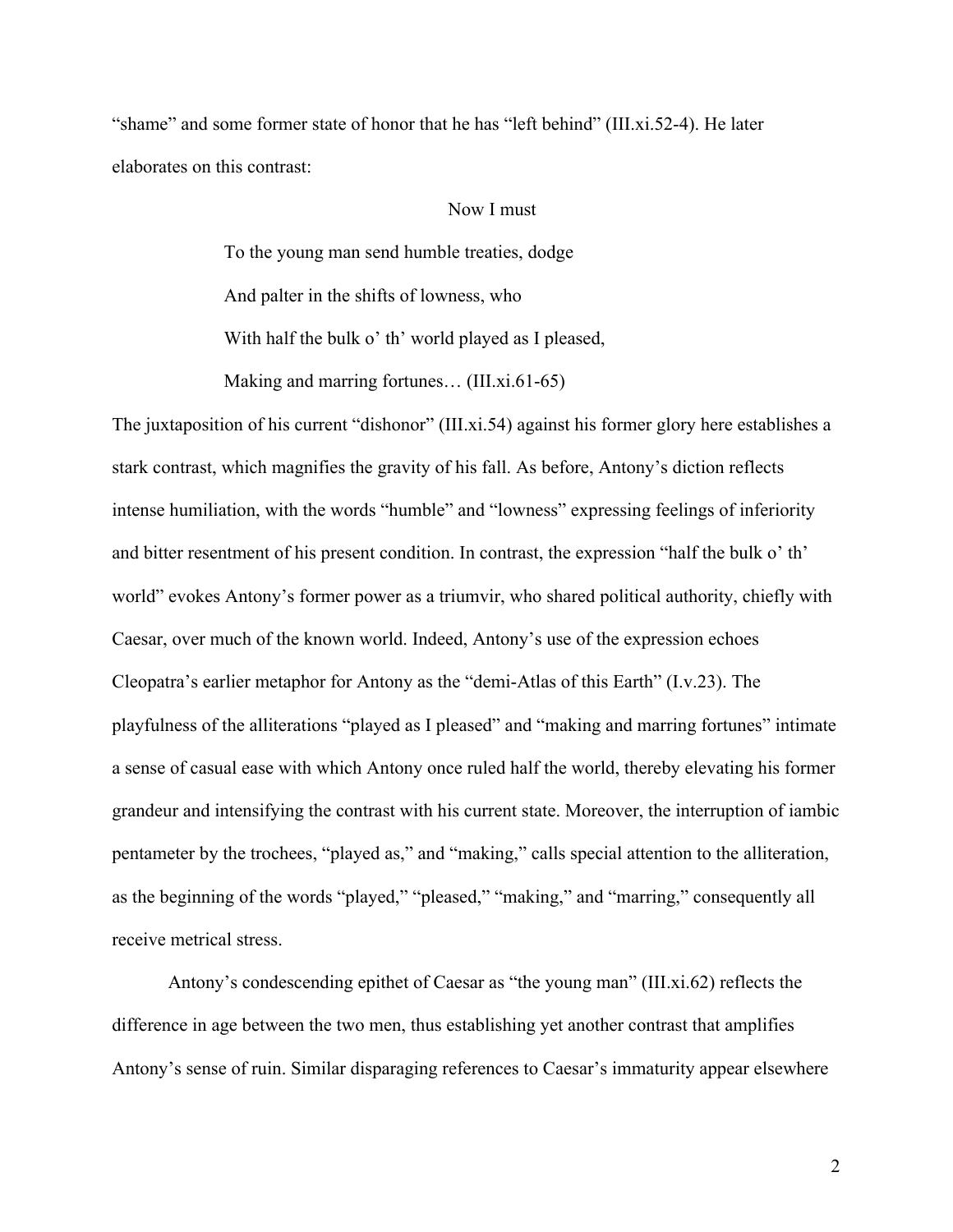in the play, as Antony refers to him as "boy Caesar" (III.xiii.17), "this novice" (IV.xii.14), "the young Roman boy" (IV.xii.48), and "blossoming Caesar" (IV.xii.23), who "wears the rose / Of youth" (III.xiii.20-1). The negative connotations of the words "boy" and "novice" suggest that Antony regards himself as naturally superior to Caesar on the basis of age and maturity. This contempt provides a second reading of the clause "who / With half the bulk o' th' world played as I pleased / Making and marring fortunes" (III.xi.63-65), which appears intentionally ambiguous, modifying both "the young man," (i.e., Caesar) and "I," (i.e., Antony). Because Antony regards Caesar as inferior to him, the prospect that "the young man" has risen to the status Antony once enjoyed, and has done so at his expense, seems to particularly disturb him.

Yet Antony's speech here does more than dramatize his ruin, and the word "whither" in the opening line, "O, whither hast thou led me, Egypt?" (III.xi.51), functions as more than a poetic mechanism to link the reality of his ruin with that of the sensory world. The spatial implications of the expressions "whither hast thou led me" and "what I have left behind" (III.xi.53) call attention to the physical spaces of Egypt and Rome, the latter of which he "left behind" for the former. Consequently, the opening of Antony's speech may suggest that Antony left behind honor in Rome for "dishonor" (III.xi.54) in Egypt. Indeed, Antony directly implicates Egypt in his fall to ruin by asking Cleopatra, "whither hast thou led me, Egypt?" Here, Antony's use of the appositive, "Egypt," while speaking to Cleopatra suggests that his question is as much a metonymic address to Cleopatra as Queen of Egypt as an apostrophic address to Egypt itself. Ostensibly, therefore, he attributes to Egypt some poisonous influence that led to his degradation. Indeed, addressing Pompey earlier, upon his return to Rome, he states, "The beds i' th' East are soft; and thanks to you, / That called me timelier than my purpose hither; / For I have gained by't" (II.vi.50-2). The word, "soft," here connotes weakness and excessive luxury associated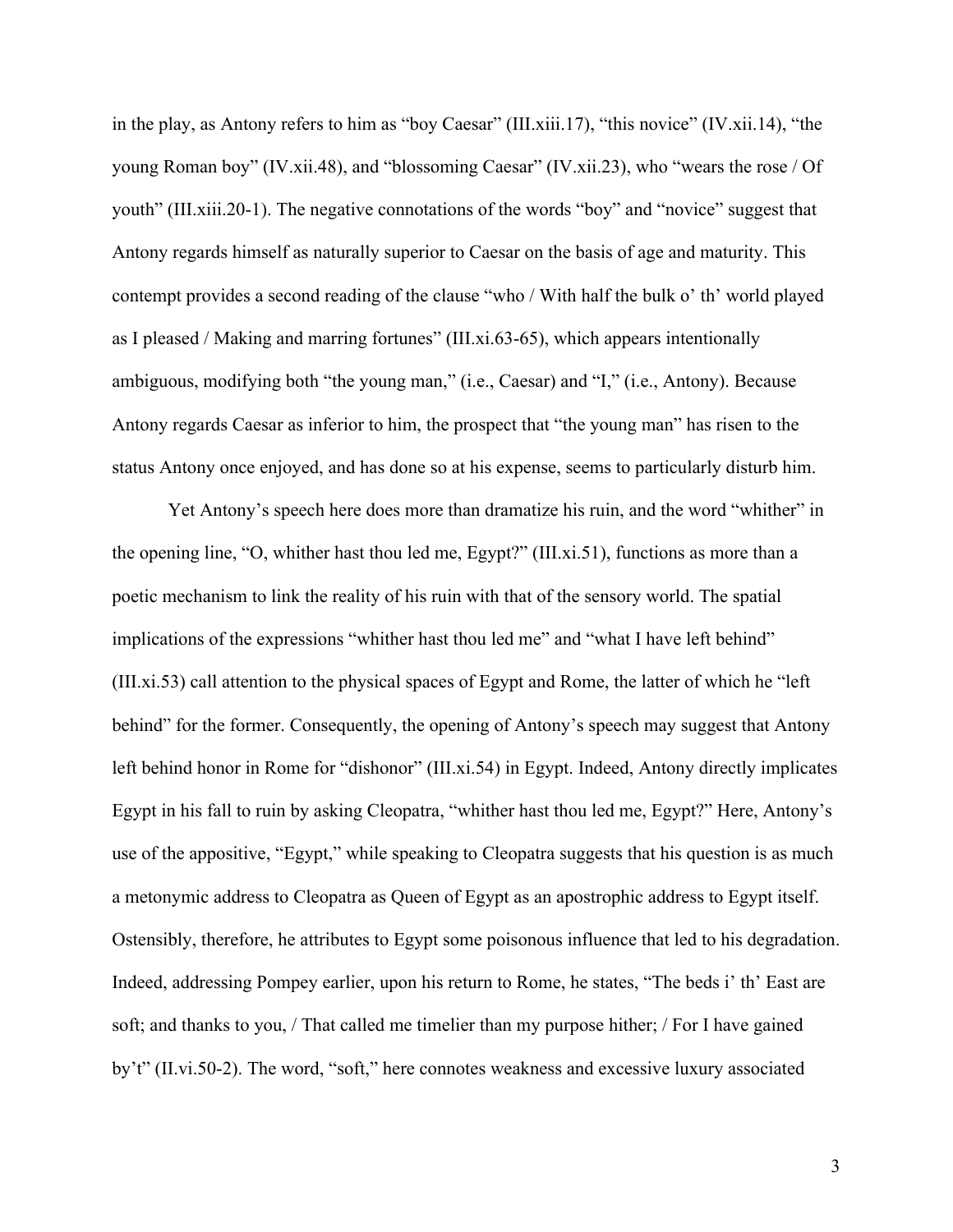with Egypt (i.e., "th' East"), as Antony invokes the word upon thanking Pompey for prompting his return to Rome. The unity of Egypt and Cleopatra, then, indicated by his question, "whither hast thou led me, Egypt" (III.xi.53), and echoed later by his statement, "I am dying, Egypt, dying" (IV.xv.42), suggests that he links both Egypt and its Queen to the self-destruction he laments. Of course, this association is not a new development, but rather a reiteration of a viewpoint stated earlier. Immediately after learning of Fulvia's death, for example, he states: "I must from this enchanting queen break off: / Ten thousand harms, more than the ills I know, / My idleness doth hatch" (I.ii.127-9). The negative connotations of the words "harms," "ills," and "idleness" suggest that he views Egypt and Cleopatra as agents of moral depravity. Yet his description of Cleopatra as "enchanting" indicates that she holds a certain power over him that he may not so readily escape.

Indeed, as Antony's dialogue with Cleopatra continues, we see that he no longer merely links Egypt with his decline as before, but rather, he characterizes Cleopatra as wholly responsible for his ruin. In response to Cleopatra's plea, "Forgive my fearful sails!" (III.xi.55), Antony states, "My heart was to thy rudder tied by th' strings, / And thou shouldst tow me after" (III.xi.57-8). His metaphor of Cleopatra as the rudder that would steer his heart suggests his belief that she holds absolute control over him. The romantic implications of this maritime imagery echo Enobarbus's earlier description of Cleopatra's barge: "The oars were silver, / … and made / The water which they beat to follow faster, / As amorous of their strokes" (II.ii.204- 7). Unlike the water, however, which is merely "amorous" of Cleopatra's oars, Antony paints his heart as "tied" "to [her] rudder" that she should "tow [him] after," suggesting that he is condemned to follow, irrespective of his will. Enobarbus later returns to this nautical diction when Cleopatra feigns to desert Antony for Caesar, as he states, "Sir, sir, thou art so leaky / That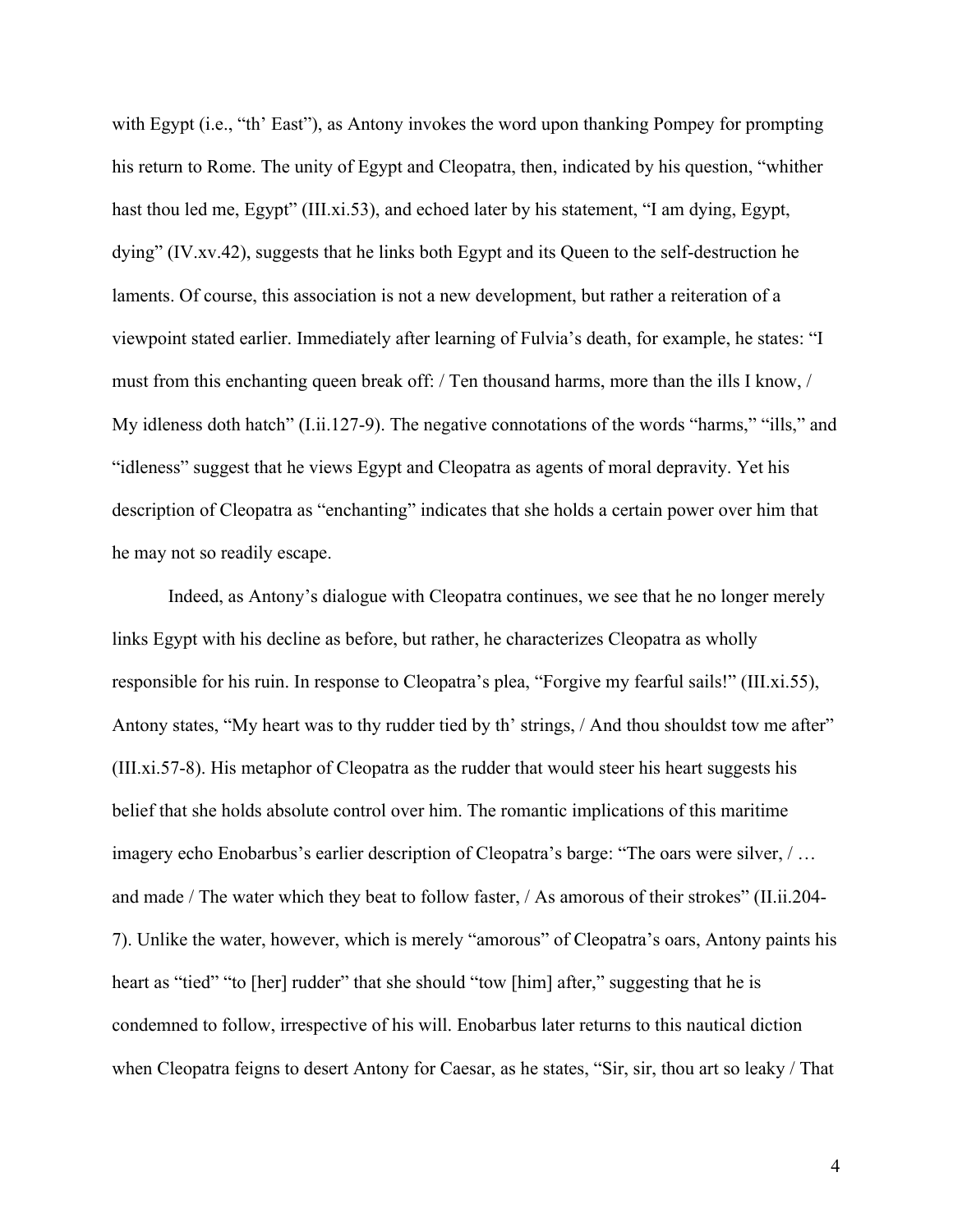we must leave thee to thy sinking, for / Thy dearest quit thee" (III.xiii.63-5). Here, Enobarbus, like Antony himself, uses the metaphor of ships to describe his master's powerlessness against Cleopatra's will. Without Cleopatra to tow his heart, Enobarbus suggests, "leaky" Antony would surely "sink."

Antony further emphasizes Cleopatra's power over him through language that transmutes her into non-human form. The mixed metaphor produced, for example, by Antony's use of the phrases "my heart" and "thy rudder" establishes a perceived ontological divide between the two lovers; whereas Antony, according to the metaphor, represents a human being, Cleopatra represents a ship, to whose rudder his heart was tied (III.xi.57). Here, Antony's choice to equate Cleopatra with a ship perhaps intensifies his claim of powerlessness, as it compares her to nonhuman machinery, perhaps more powerful than he. Indeed, in the very next sentence, Antony elevates her power over him from the level of human to divine authority, as he states: "Thy beck might from the bidding of the gods / Command me" (III.xi.60-1).

Indeed, Antony even appears to view Cleopatra, rather than Caesar, as his conqueror. He clearly rejects the notion that Caesar has conquered him, given his later statement, "Not Caesar's valor hath o'erthrown Antony" (IV.xv.15), along with the demeaning epithets that betray his feelings of superiority over him. Antony does, however, accuse Cleopatra of conquering him when he states, "You did know / How much you were my conqueror" (III.xi.65-6). He accompanies this revelation with a subtle change in tone, as he ceases referring to her with the familiar "thou," "thy," and "thine" (III.xi.51-2, 56-60), instead addressing her with the more formal "you" (III.xi.65).

Consciously or subconsciously, Antony, up until this point in this speech, seems to externalize all blame and project it upon Cleopatra, perhaps to exonerate himself of

5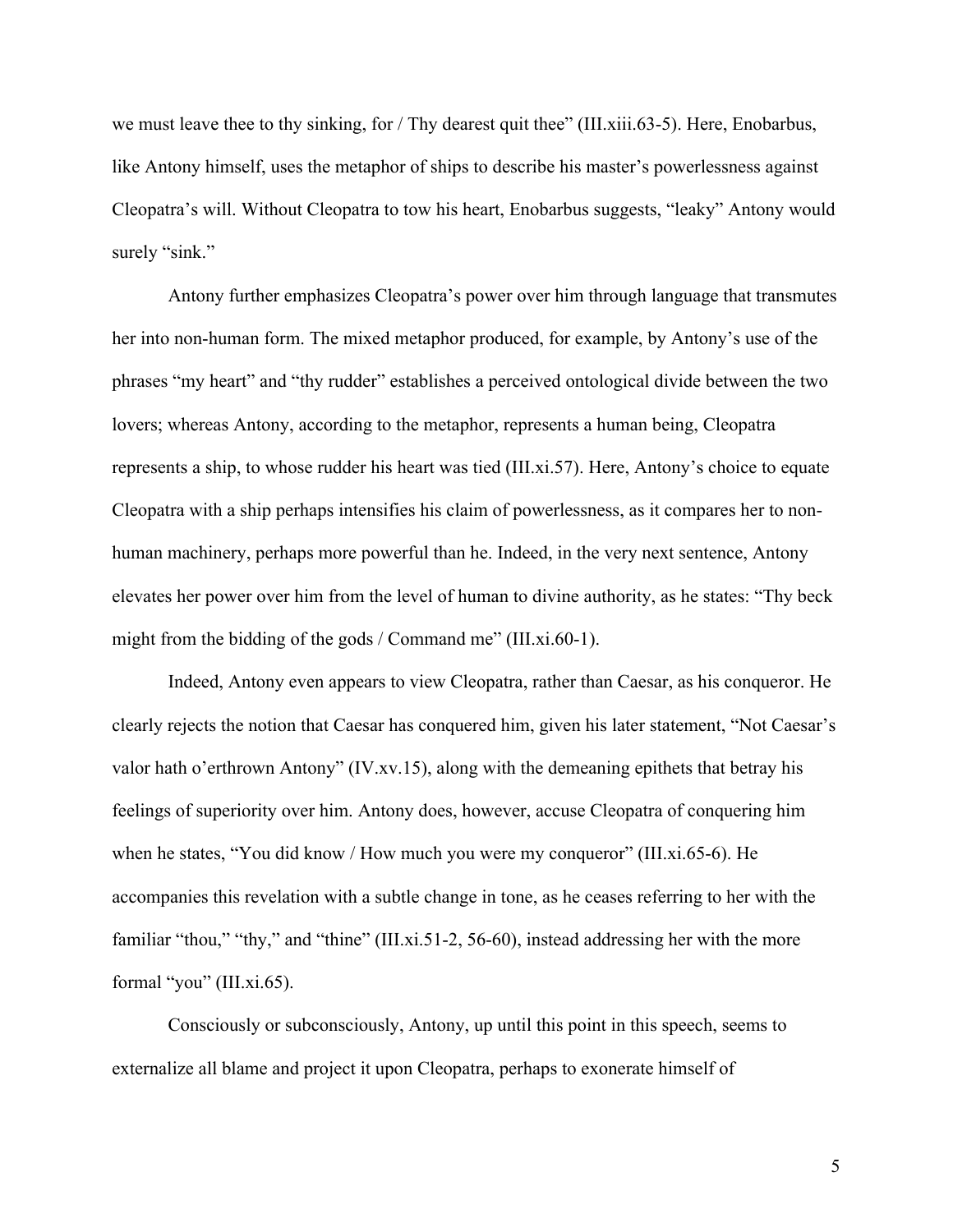responsibility for his fall. Yet in a striking shift in tone, Antony ceases castigating Cleopatra in favor of consoling her. "Fall not a tear..." he says, "one of them rates / All that is won and lost" (III.xi.69-70). The anastrophe, "fall not," which introduces the reversal in tone and perspective, inverts both standard meter and syntax, hence reflecting the dramatic change in content. Antony's use of thesis-antithesis to evoke "all that is won and lost" refers to his present realization that while he may have lost that which he "left behind" in Rome (III.xi.53), equally has he gained.

Following this astonishing reversal, Antony enters a state of metrical and rhetorical disorientation:

…Give me a kiss;

Even this repays me. – We sent our schoolmaster.

Is a come back? – Love, I am full of lead. –

Some wine, within there, and our viands! Fortune knows

We scorn her most when most she offers blows. (III.xii.70-4)

The disruption of iambic pentameter, along with the caesurae and rapid pivots in thought indicated by dashes, reflect a state of confusion during which Antony betrays much of the Egyptian half of his "well-divided disposition" (I.v.53), that half which was primarily concealed in his earlier diatribe against the Egypt and Cleopatra that brought him so much woe. Indeed, the trochaic metrical stress on the word "Love" in reference to Cleopatra, emphasizes Antony's positive view of Egypt and its Queen, here, in contrast to his earlier disgust. Likewise, in the line that follows, the metrical stress on the words "wine" and "viands," symbols of luxury, suggest that Antony's regret has vanished, replaced by a desire to indulge in the sumptuousness of Egyptian life. Such unrestrained indulgence, in fact, is reminiscent of Antony's speech in the